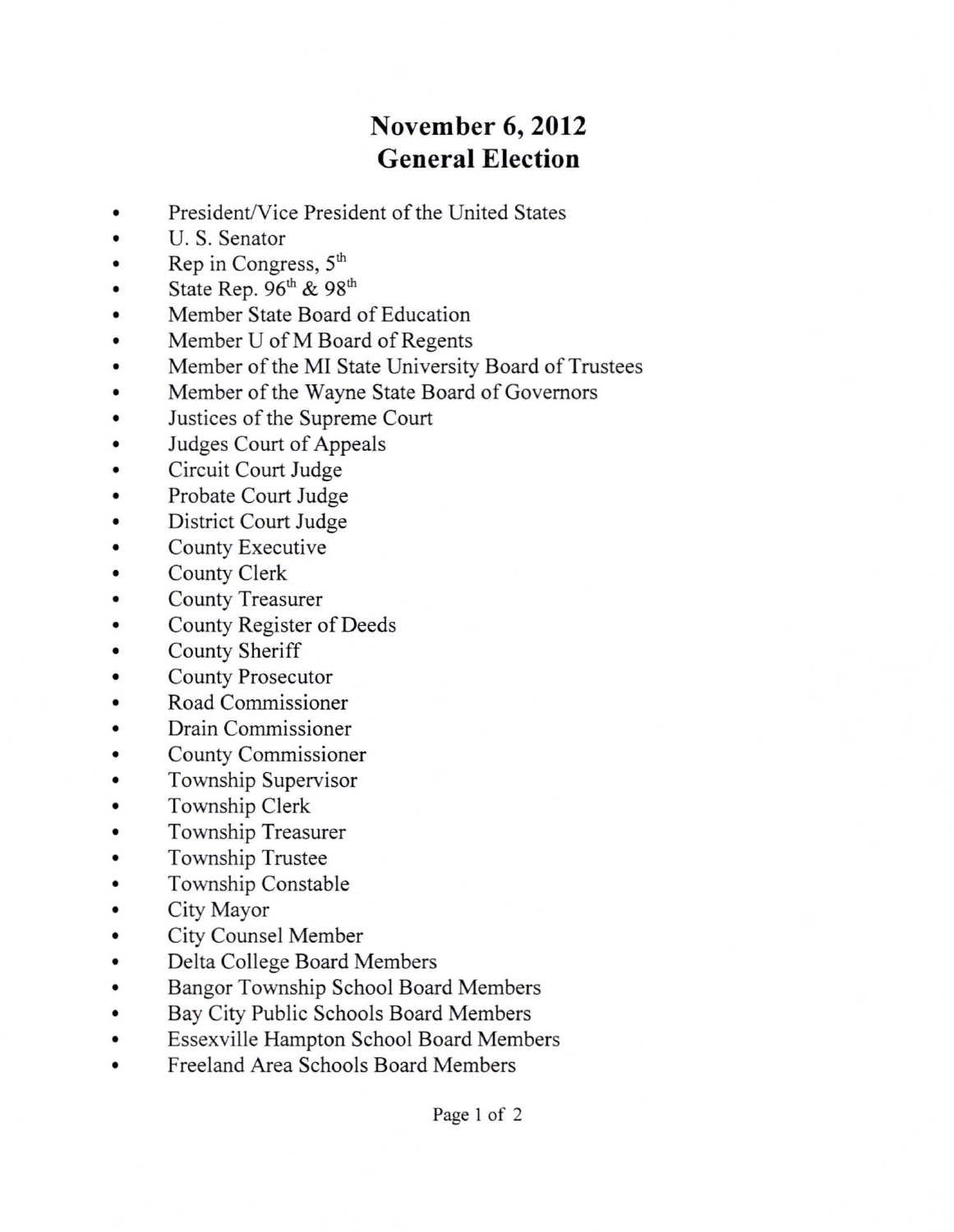- a Pinconning Area Schools Board Members
- a Reese Public Schools Board Members
- a Standish Sterling Schools Board Members
- State Proposal 12-1, Emergency Manager Law  $\bullet$
- State Proposal 12-2, Amend State Constitution-Collective Bargaining  $\bullet$
- State Proposal l2-3, Amend State Constitution- Renewable Energy  $\bullet$
- a State Proposal l2-4, Amend State Constitution- Home Care Council
- State Proposal l2-5, Amend State Constitution- Limit new taxes  $\bullet$
- a State Proposal l2-6, Amend State Const.-International bridge construction
- a Bay Medical Care Facility Millage Proposal
- a Historical Preservation Millage Proposal
- a Senior Citizens Millage Proposal
- a Fraser Township Road Millage Proposal
- a Hampton Township Road Millage Proposal
- a Kawkawlin Township Road Millage lncrease Proposal
- a Merritt Township Road Millage Renewal Proposal
- a Delta College Millage Renewal Proposal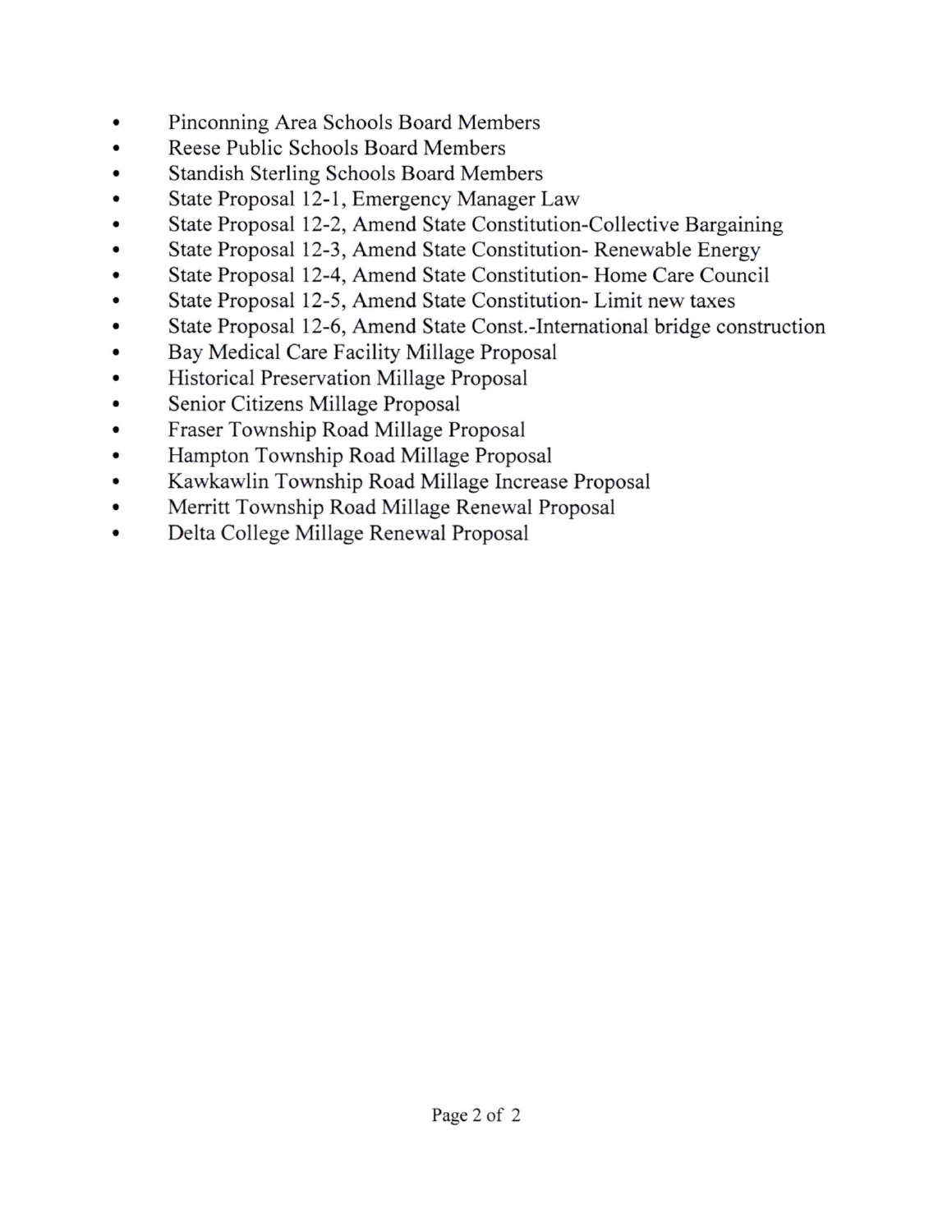## BAY COUNTY, MICHIGAN GENERAL ELECTION NOVEMBER 6, 2012

OFFICIAL

REPORT-EL45A PAGE 001

|                                                                                                                                                                                                                                                                                                                                                                                                                                                 |                                                                                                                      | <b>TOTAL VOTES</b>                                                              | $\boldsymbol{\mathcal{E}}$                         | ELECTION DAY                                       | ABSENTEE                                     |
|-------------------------------------------------------------------------------------------------------------------------------------------------------------------------------------------------------------------------------------------------------------------------------------------------------------------------------------------------------------------------------------------------------------------------------------------------|----------------------------------------------------------------------------------------------------------------------|---------------------------------------------------------------------------------|----------------------------------------------------|----------------------------------------------------|----------------------------------------------|
| PRECINCTS COUNTED (OF 53).<br>REGISTERED VOTERS - TOTAL .<br>BALLOTS CAST - TOTAL.<br>Ý.<br>$\sim$<br>VOTER TURNOUT - TOTAL<br>$\mathbf{r} = \mathbf{r}$<br>$\ddot{\phantom{a}}$                                                                                                                                                                                                                                                                | <b>Contract Service</b><br>$\cdot$ $\cdot$ $\cdot$ $\cdot$<br>$\mathbf{u} = \mathbf{u} + \mathbf{u}$<br>$\mathbf{r}$ | 53<br>80,287<br>54,000                                                          | 100.00<br>67.26                                    | 41,090                                             | 12,910                                       |
|                                                                                                                                                                                                                                                                                                                                                                                                                                                 |                                                                                                                      |                                                                                 |                                                    |                                                    |                                              |
| STRAIGHT PARTY<br>Vote for not more than<br>-1<br>Republican (REP) $\ldots$ $\ldots$ $\ldots$<br>Democratic (DEM)<br>Libertarian (LIB).<br>U.S. Taxpayers (UST).<br>$\mathbf{r}$ . The second contract $\mathbf{r}$<br>Green $(GRN)$ .<br>Natural Law (NLP).<br>$\mathbf{r}$ , $\mathbf{r}$ , $\mathbf{r}$ , $\mathbf{r}$ , $\mathbf{r}$                                                                                                        |                                                                                                                      | 6,718<br>11,910<br>195<br>113<br>71<br>57                                       | 35.24<br>62.47<br>1.02<br>.59<br>.37<br>.30        | 5,131<br>8.914<br>178<br>102<br>68<br>53           | 1,587<br>2,996<br>17<br>11<br>3<br>4         |
| PRESIDENT AND VICE-PRESIDENT                                                                                                                                                                                                                                                                                                                                                                                                                    |                                                                                                                      |                                                                                 |                                                    |                                                    |                                              |
| Vote for not more than 1<br>Romney/Ryan (REP).<br>Obama/Biden (DEM).<br>Goode/Clymer (UST)<br>Stein/Honkala (GRN).<br>and the contract of the contract of the<br>Anderson/Rodriguez (NLP)<br>WRITE-IN.<br>$\mathbf{v}$ and $\mathbf{v}$<br><b>Contract Service</b>                                                                                                                                                                              | $\sim$ $\sim$ $\sim$ $\sim$                                                                                          | 24,911<br>27,877<br>236<br>269<br>53<br>321                                     | 46.42<br>51.94<br>.44<br>.50<br>.10<br>.60         | 19,089<br>21,030<br>183<br>243<br>42<br>289        | 5,822<br>6,847<br>53<br>26<br>11<br>32       |
| <b>US SENATOR</b>                                                                                                                                                                                                                                                                                                                                                                                                                               |                                                                                                                      |                                                                                 |                                                    |                                                    |                                              |
| Vote for not more than 1<br>Pete Hoekstra (REP)<br>Debbie Stabenow (DEM)<br><b><i>Common Common Common Common Common Common Common Common Common Common Common Common Common Common Common Common Common Common Common Common Common Common Common Common Common Common Common Common Common Common Common Com</i></b><br>Scotty Boman (LIB)<br>Richard A. Matkin (UST).<br>Harley Mikkelson (GRN).<br>John D. Litle (NLP)<br>WRITE-IN.<br>- 23 | the contract of the contract of<br>the contract of the<br>and the control of the                                     | 18.940<br>÷<br>31.840<br>999<br>$\ddot{\phantom{a}}$<br>342<br>275<br>141<br>73 | 36.00<br>60.52<br>1.90<br>.65<br>.52<br>.27<br>.14 | 14,598<br>23,775<br>862<br>280<br>247<br>121<br>72 | 4,342<br>8,065<br>137<br>62<br>28<br>20<br>1 |
| REP IN CONGRESS 5TH DIST                                                                                                                                                                                                                                                                                                                                                                                                                        |                                                                                                                      |                                                                                 |                                                    |                                                    |                                              |
| Vote for not more than 1<br>Jim Slezak (REP).<br>$\cdot$ $\cdot$<br>$\cdots$<br>Daniel T. Kildee (DEM)<br>Gregory Creswell (LIB).<br>David Davenport (NPA)<br>WRITE-IN.<br>- D<br>$\sim$                                                                                                                                                                                                                                                        | $\ddot{\phantom{1}}$                                                                                                 | 18,803<br>30,179<br>915<br>1,140<br>112                                         | 36.76<br>59.00<br>1.79<br>2.23<br>.22              | 14.221<br>22.640<br>803<br>950<br>104              | 4,582<br>7.539<br>112<br>190<br>8            |
| REP IN STATE LEG 96TH DIST<br>Vote for not more than 1<br>Chad M. Dewey (REP) .<br>Charles M. Brunner (DEM)<br>WRITE-IN.                                                                                                                                                                                                                                                                                                                        | and the company                                                                                                      | 12,428<br>28,263<br>175                                                         | 30.41<br>69.16<br>.43                              | 9.097<br>19,763<br>148                             | 3,331<br>8,500<br>27                         |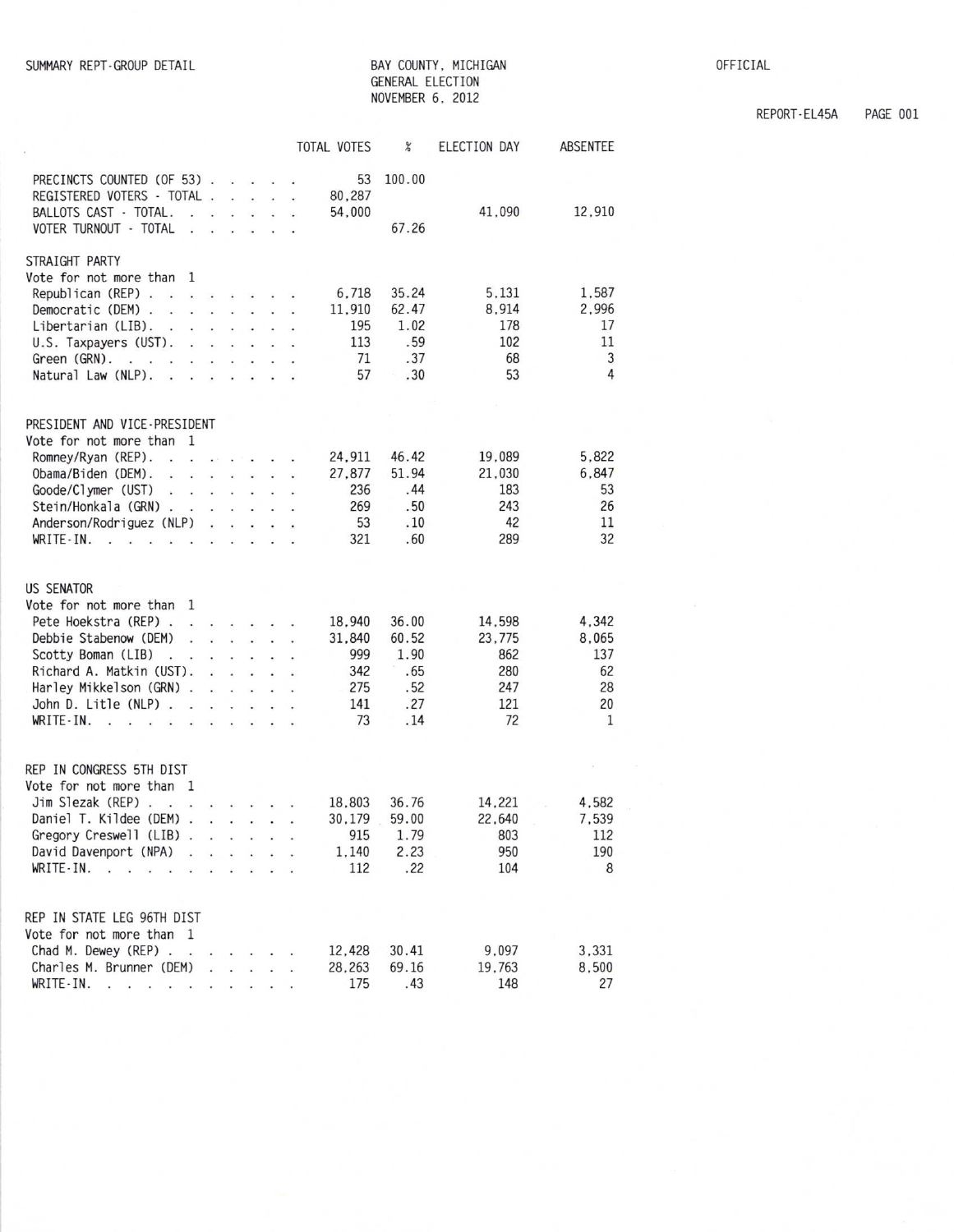## BAY COUNTY, MICHIGAN GENERAL ELECTION NOVEMBER 6, 2012

|                                                                                                                                                                                                                                                                   |                      |                         |                                                                                                                                                                                                                                   |                      | TOTAL VOTES | X     | ELECTION DAY | ABSENTEE       |
|-------------------------------------------------------------------------------------------------------------------------------------------------------------------------------------------------------------------------------------------------------------------|----------------------|-------------------------|-----------------------------------------------------------------------------------------------------------------------------------------------------------------------------------------------------------------------------------|----------------------|-------------|-------|--------------|----------------|
| REP IN STATE LEG 98TH DIST                                                                                                                                                                                                                                        |                      |                         |                                                                                                                                                                                                                                   |                      |             |       |              |                |
| Vote for not more than 1                                                                                                                                                                                                                                          |                      |                         |                                                                                                                                                                                                                                   |                      |             |       |              |                |
| Jim Stamas (REP)<br>$\mathbf{L}$ and $\mathbf{L}$ and $\mathbf{L}$                                                                                                                                                                                                |                      |                         |                                                                                                                                                                                                                                   | $\ddot{\phantom{a}}$ | 5.395       | 52.15 | 5.082        | 313            |
| Joan Brausch (DEM)<br>¥.<br>$\ddot{\phantom{a}}$                                                                                                                                                                                                                  |                      | an an ann               | ú.                                                                                                                                                                                                                                | à.                   | 4,904       | 47.40 | 4,582        | 322            |
| WRITE-IN.<br>$\ddot{\phantom{a}}$<br>$\ddot{\phantom{0}}$<br>$\mathbf{r}$<br>$\ddot{\phantom{a}}$                                                                                                                                                                 |                      |                         | .                                                                                                                                                                                                                                 |                      | 46          | .44   | 44           | $\overline{c}$ |
| STATE BOARD OF EDUCATION                                                                                                                                                                                                                                          |                      |                         |                                                                                                                                                                                                                                   |                      |             |       |              |                |
| Vote for not more than 2                                                                                                                                                                                                                                          |                      |                         |                                                                                                                                                                                                                                   |                      |             |       |              |                |
| Todd A. Courser (REP)<br>the contract of the con-<br>$\ddot{\phantom{a}}$                                                                                                                                                                                         |                      |                         |                                                                                                                                                                                                                                   |                      | 17,882      | 20.22 | 13,477       | 4.405          |
| Melanie A. Kurdys (REP).                                                                                                                                                                                                                                          |                      |                         | .                                                                                                                                                                                                                                 | $\ddot{\phantom{a}}$ | 17.608      | 19.91 | 13.245       | 4,363          |
| Michelle Fecteau (DEM).<br>ÿ.                                                                                                                                                                                                                                     |                      | $\sim$ $\sim$           |                                                                                                                                                                                                                                   | $\ddot{\phantom{a}}$ | 24,953      | 28.21 | 18,456       | 6,497          |
| Lupe Ramos-Montigny (DEM).                                                                                                                                                                                                                                        |                      | $\sim$ $\sim$ $\sim$    |                                                                                                                                                                                                                                   | l.                   | 20,646      | 23.34 | 15,210       | 5,436          |
| Andy LeCureaux (LIB).<br>$\mathbb{R}^2$<br>÷,                                                                                                                                                                                                                     |                      | $\cdot$ $\cdot$ $\cdot$ |                                                                                                                                                                                                                                   | $\sim$               | 1.642       | 1.86  | 1.403        | 239            |
| Karen Adams (UST).<br>$\sim$<br>$\sim$<br>J.                                                                                                                                                                                                                      | $\ddot{\phantom{a}}$ | $\sim$                  | t.                                                                                                                                                                                                                                | $\ddot{\phantom{a}}$ | 2,509       | 2.84  | 2,023        | 486            |
| Gail M. Graeser (UST)<br>$\ddot{\phantom{a}}$                                                                                                                                                                                                                     |                      |                         | $\cdot$ $\cdot$ $\cdot$ $\cdot$                                                                                                                                                                                                   |                      | 1.059       | 1.20  | 824          | 235            |
| Candace R. Caveny (GRN).<br>÷                                                                                                                                                                                                                                     |                      | $\sim$ $\sim$ $\sim$    |                                                                                                                                                                                                                                   |                      | 1.157       | 1.31  | 986          | 171            |
| Dwain Reynolds III (GRN)                                                                                                                                                                                                                                          |                      |                         |                                                                                                                                                                                                                                   | o.                   | 764         | .86   | 652          | 112            |
| WRITE-IN.<br>$\cdot$ $\cdot$ $\cdot$ $\cdot$<br>$\cdot$ $\cdot$ $\cdot$<br>$\sim$ $\sim$                                                                                                                                                                          |                      |                         |                                                                                                                                                                                                                                   |                      | 225         | .25   | 214          | 11             |
| REGENT OF U OF M                                                                                                                                                                                                                                                  |                      |                         |                                                                                                                                                                                                                                   |                      |             |       |              |                |
| Vote for not more than 2                                                                                                                                                                                                                                          |                      |                         |                                                                                                                                                                                                                                   |                      |             |       |              |                |
| Dan Horning (REP).<br>$\mathbf{r}$ . The set of the set of the set of the set of the set of the set of the set of the set of the set of the set of the set of the set of the set of the set of the set of the set of the set of the set of the set of t<br>$\sim$ |                      |                         |                                                                                                                                                                                                                                   | $\sim$               | 16,684      | 19.14 | 12,519       | 4.165          |
| Robert Steele (REP).<br>$\mathbf{r}$ . The set of the set of the set of the set of the set of the set of the set of the set of the set of the set of the set of the set of the set of the set of the set of the set of the set of the set of the set of t         |                      |                         |                                                                                                                                                                                                                                   |                      | 16,694      | 19.15 | 12,452       | 4.242          |
| Mark Bernstein (DEM).<br>$\mathbf{v} = \mathbf{v} - \mathbf{v} = \mathbf{v}$ .                                                                                                                                                                                    |                      |                         | $\mathbb{R}^{n-1}$                                                                                                                                                                                                                |                      | 25.333      | 29.06 | 18,838       | 6.495          |
| Shauna Ryder Diggs (DEM)<br>$\alpha$ , $\alpha$ , $\alpha$ , $\alpha$                                                                                                                                                                                             |                      |                         |                                                                                                                                                                                                                                   |                      | 21,947      | 25.18 | 16,143       | 5,804          |
| James Lewis Hudler (LIB)<br>$\ddot{\phantom{a}}$                                                                                                                                                                                                                  | $\ddot{\phantom{a}}$ |                         | $\ddotsc$                                                                                                                                                                                                                         | İ.                   | 1.084       | 1.24  | 917          | 167            |
| Gregory Scott Stempfle (LIB).                                                                                                                                                                                                                                     |                      | s.                      |                                                                                                                                                                                                                                   |                      | 943         | 1.08  | 808          | 135            |
| Joe Sanger (UST) $\ldots$ $\ldots$                                                                                                                                                                                                                                |                      | and the                 | $\mathbf{r}$                                                                                                                                                                                                                      | $\ddot{\phantom{a}}$ | 1.224       | 1.40  | 963          | 261            |
| Gerald T. Van Sickle (UST).                                                                                                                                                                                                                                       | $\overline{a}$       | $\sim$                  | $\overline{a}$                                                                                                                                                                                                                    |                      | 1.143       | 1.31  | 892          | 251            |
| Eric Borregard (GRN).<br>$\mathbf{v} = \mathbf{v} - \mathbf{v}$                                                                                                                                                                                                   |                      | an i                    | à.                                                                                                                                                                                                                                |                      | 794         | .91   | 674          | 120            |
| Nikki Mattson (NLP).<br>the contract of the contract of                                                                                                                                                                                                           |                      |                         | v.                                                                                                                                                                                                                                |                      | 1.060       | 1.22  | 890          | 170            |
| WRITE-IN.<br>$\sim$ $\sim$<br>$\sim$ $\sim$ $\sim$ $\sim$<br>$\mathbb{R}$<br>$\mathbb{R}^2$<br>$\sim$                                                                                                                                                             |                      |                         |                                                                                                                                                                                                                                   |                      | 264         | .30   | 251          | 13             |
| TRUSTEE OF MSU                                                                                                                                                                                                                                                    |                      |                         |                                                                                                                                                                                                                                   |                      |             |       |              |                |
| Vote for not more than 2                                                                                                                                                                                                                                          |                      |                         |                                                                                                                                                                                                                                   |                      |             |       |              |                |
| Melanie Foster (REP).<br>$\cdot$ $\cdot$ $\cdot$ $\cdot$ $\cdot$ $\cdot$                                                                                                                                                                                          |                      |                         |                                                                                                                                                                                                                                   |                      | 18,543      | 21.67 | 13,920       | 4,623          |
| Jeff Sakwa (REP).<br>$\sim$ $\sim$ $\sim$ $\sim$<br>÷.                                                                                                                                                                                                            |                      |                         |                                                                                                                                                                                                                                   | ÷                    | 15,891      | 18.57 | 11,902       | 3,989          |
| Joel Ferguson (DEM).<br>the contract of the con-<br>$\omega$                                                                                                                                                                                                      |                      |                         |                                                                                                                                                                                                                                   | $\mathbf{r}$         | 24,447      | 28.57 | 18,102       | 6.345          |
| Brian Mosallam (DEM).<br>and the state of the state of the<br>$\mathbf{r}$                                                                                                                                                                                        |                      |                         |                                                                                                                                                                                                                                   |                      | 20.638      | 24.12 | 15,150       | 5,488          |
| Michael H. Miller (LIB).                                                                                                                                                                                                                                          |                      |                         | $\mathbf{r}$ . The set of the set of the set of the set of the set of the set of the set of the set of the set of the set of the set of the set of the set of the set of the set of the set of the set of the set of the set of t | ÷                    | 1.888       | 2.21  | 1,613        | 275            |
| Bill Mohr II (UST)<br>the company of the company                                                                                                                                                                                                                  |                      |                         |                                                                                                                                                                                                                                   | s.                   | 1,314       | 1.54  | 1,050        | 264            |
| Stephen J. Young (UST).<br>s.                                                                                                                                                                                                                                     |                      |                         | $\mathbf{r}$ and $\mathbf{r}$ and $\mathbf{r}$                                                                                                                                                                                    | $\ddot{\phantom{0}}$ | 1,453       | 1.70  | 1.173        | 280            |
| Lloyd Clarke (GRN)<br>$\ddot{\phantom{0}}$<br>÷.                                                                                                                                                                                                                  | Ý.                   | $\ddot{\phantom{a}}$    | Ý.                                                                                                                                                                                                                                |                      | 1,120       | 1.31  | 955          | 165            |
|                                                                                                                                                                                                                                                                   |                      |                         |                                                                                                                                                                                                                                   |                      | 275         | 32    | 261          | 14             |